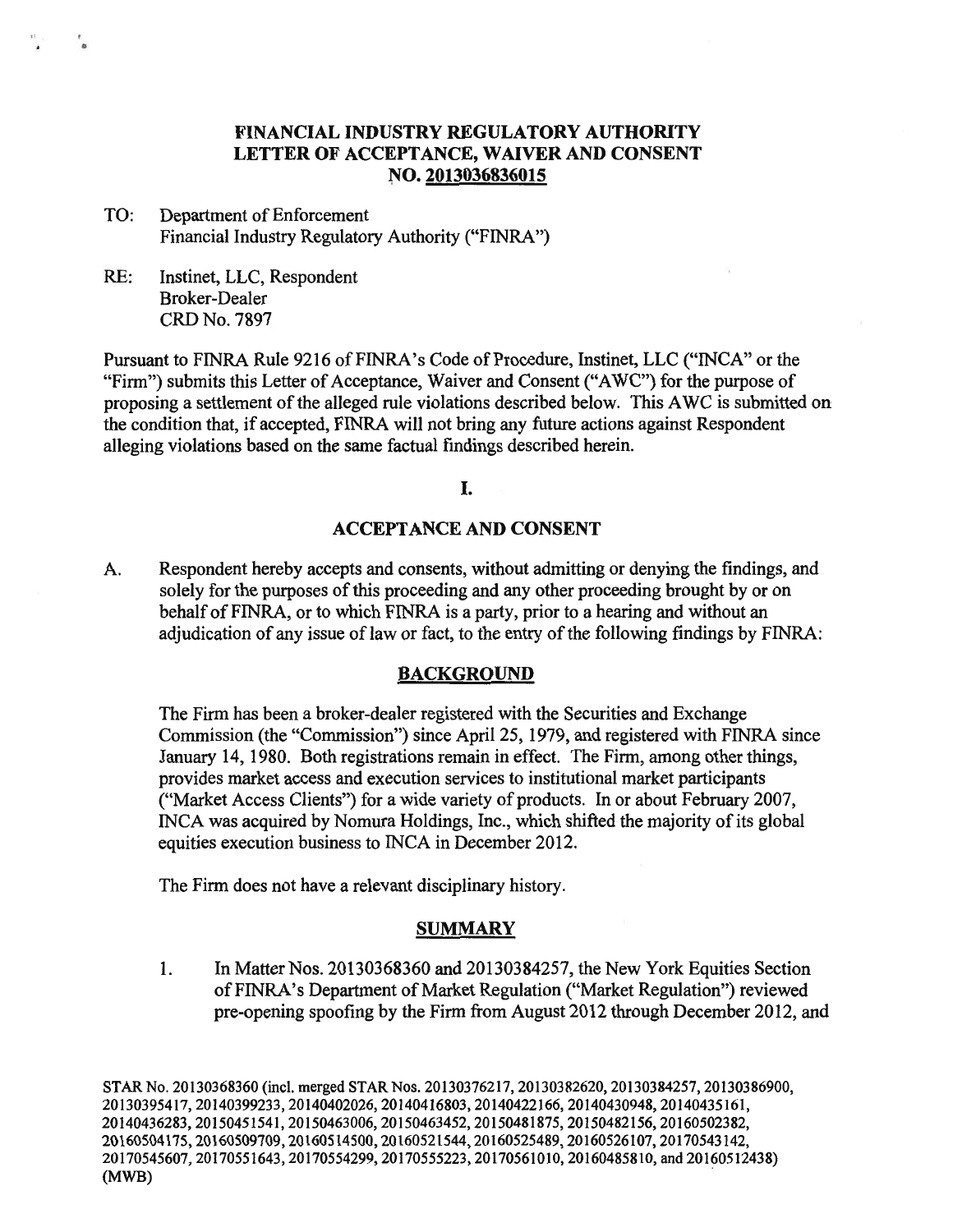the Firm's compliance with Rule 15c3-5 of the Securities Exchange Act of 1934 ("SEA") (the "Market Access Rule"). $<sup>1</sup>$ </sup>

- 2. In Matter 20130376217, the Trading Analysis Section ("Trading Analysis") of Market Regulation reviewed potential layering and wash trades by the Firm's Market Access Clients from July 17, 2013 through May 29, 2015, and the Firm's compliance with the Market Access Rule.
- 3. In Matter No. 20150463452, the Market Manipulation Investigations Group of Market Regulation reviewed the Firm's layering surveillances and exception reports in effect from April 2015 through April 2016, and the Firm's compliance with the Market Access Rule.
- 4. In Matter No. 20150482156, Trading Analysis reviewed the Firm's procedures, systems, and controls related to potential layering, pre-opening spoofing, intraday spoofing, and wash trades in place from January 1, 2015 through May 31, 2017, and the Firm's compliance with the Market Access Rule.
- 5. The above matters were part of investigations conducted by Market Regulation on behalf of FINRA and other self-regulatory organizations, including The NASDAQ Stock Market LLC; NASDAQ BX, Inc.; The NASDAQ Options Market LLC; Nasdaq PHLX LLC; Cboe BZX Exchange, Inc.; Cboe BYX Exchange, Inc.; Cboe EDGA Exchange, Inc.; Cboe EDGX Exchange, Inc.; Investors Exchange LLC; NYSE Arca Options, Inc.; NYSE Arca Equities, Inc.; the New York Stock Exchange LLC; NYSE American Options LLC; NYSE American Equities LLC; and BOX Options Exchange LLC (collectively, the "SROs"), to review the Firm's compliance with the Market Access Rule and the supervisory rules of the SROs, including NASD Rule 3010 (for conduct prior to December 1, 2014) and FINRA Rules 3110 (for conduct on or after December 1, 2014) and 2010 during the period of August 2012 through at least November 2017 (the "Review Period").
- 6. As a result of Market Regulation's investigations, it was determined that, during the Review Period, INCA failed to establish, document, and maintain a system of risk management controls and supervisory procedures, including written supervisory procedures ("WSPs") and an adequate system of follow-up and review, reasonably designed to manage the financial, regulatory, and other risks of its market access business.
- 7. Specifically, during the Review Period, the Finn failed to ensure compliance with all regulatory requirements, including supervising client trading to detect and prevent potentially violative layering, spoofing, and wash trading in violation of SEA Rules 15c3-5(b), (c)(2), and (c)(2)(iii), NASD Rule 3010 (for conduct prior

<sup>&</sup>lt;sup>1</sup> The SEC adopted Rule 15c3-5 effective January 14, 2011. See 17 C.F.R. § 240.15c3-5, Risk Management Controls for Brokers or Dealers with Market Access, 75 Fed. Reg. 69792 (Nov. 15, 2010) (Final Rule Release).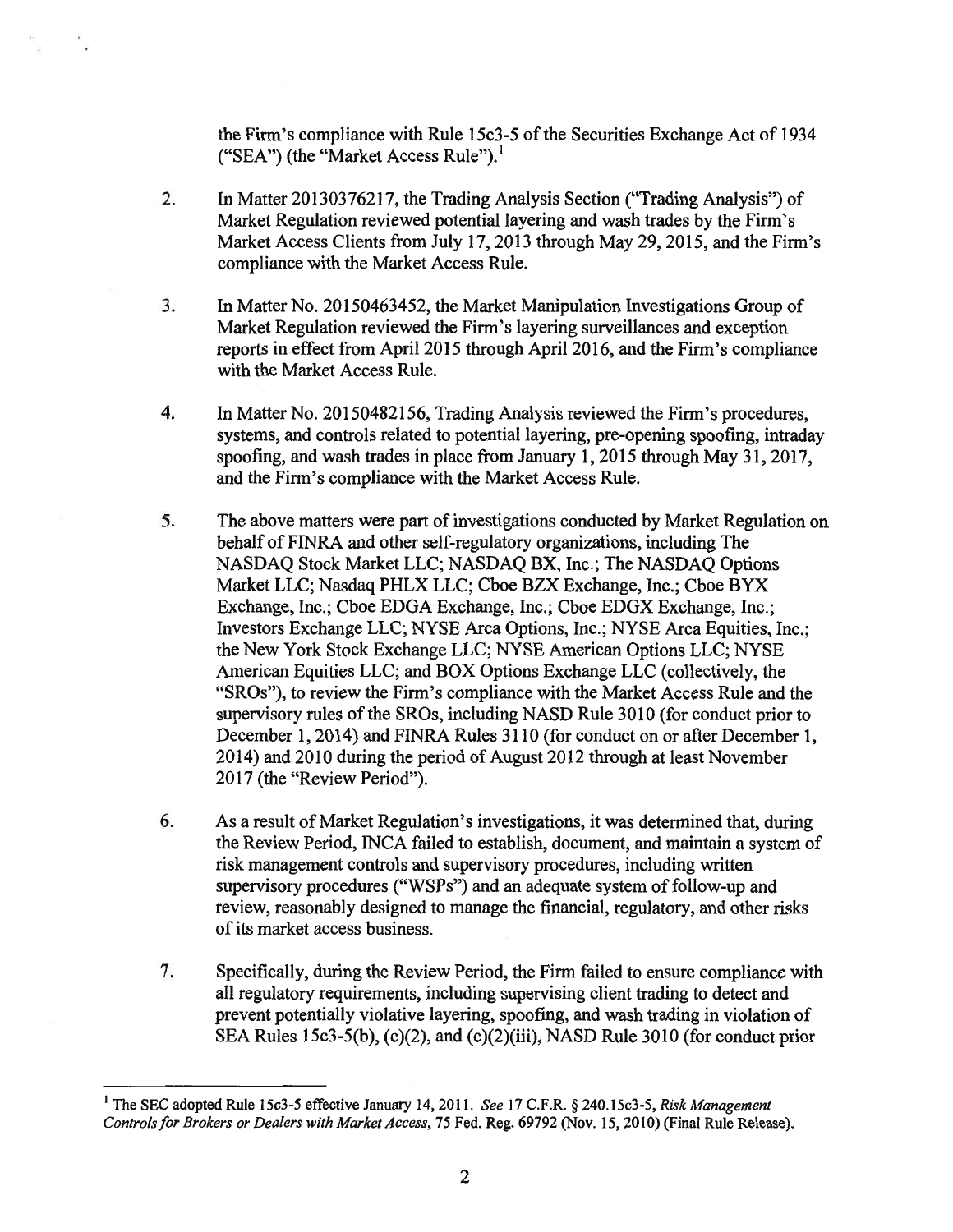to December 1, 2014), and FINRA Rules 3110 (for conduct on or after December 1,2014) and 2010.

# **FACTS AND VIOLATIVE CONDUCT**

## **Applicable Rules**

- 8. During the Review Period, SEA Rule 15c3-5(b) required broker-dealers that provide market access to establish, document, and maintain a system of risk management controls and supervisory procedures reasonably designed to manage the financial, regulatory, and other risks of their market access business.<sup>2</sup>
- 9. During the Review Period, SEA Rule 15c3-5(c)(2) required market access brokerdealers to have regulatory risk management controls and supervisory procedures reasonably designed to ensure compliance with all regulatory requirements to, among other things, prevent the entry of orders unless there has been compliance with all regulatory requirements that must be satisfied on a pre-order entry basis and restrict access to trading systems and technology that provide market access to persons and accounts pre-approved and authorized by the market access broker-dealer.
- 10. During the Review Period, SEA Rule 15c3-5(c)(2)(iii) specifically required market access broker-dealers to have regulatory risk management controls and supervisory procedures reasonably designed to restrict access to trading systems and technology that provide market access to persons and accounts pre-approved and authorized by the broker or dealer.
- 11. SEA Rule 15c3-5 requires, among other things, that a broker-dealer with market access document its system of risk management controls and supervisory procedures that are designed to manage the financial, regulatory, and other risks of market access. The broker-dealer must preserve a copy of its supervisory procedures and *"a written description of its risk management controls"* as part of its books and records for the time period required by SEC Rule  $17a-4(e)(7)^3$ . The required written description is intended, among other things, to assist Commission and SRO staff to assess the broker-dealer's compliance with the rule.<sup>4</sup>
- 12. NASD Rule 3010 (for conduct prior to December 1, 2014) and FINRA Rule 3110 (for conduct on or after December 1, 2014) required, among other things, that

 $2$  Rule 15c3-5 requires that, as gatekeepers to the financial markets, broker-dealers providing market access must "appropriately control the risks associated with market access, so as not to jeopardize their own financial condition, that of other market participants, the integrity of trading on the securities markets, and the stability of the financial system." 75 Fed. Reg. at 69792.

<sup>&</sup>lt;sup>3</sup> See 17 C.F.R. § 240.15c3-5(b) (emphasis added). Rule 17a-4(e)(7) requires a broker-dealer to maintain and preserve such description "until three years after the termination of the use of" the document. *See* 17 C.F.R. § 240.17a-4(e)(7).

<sup>4</sup>75 Fed. Reg. at 69812.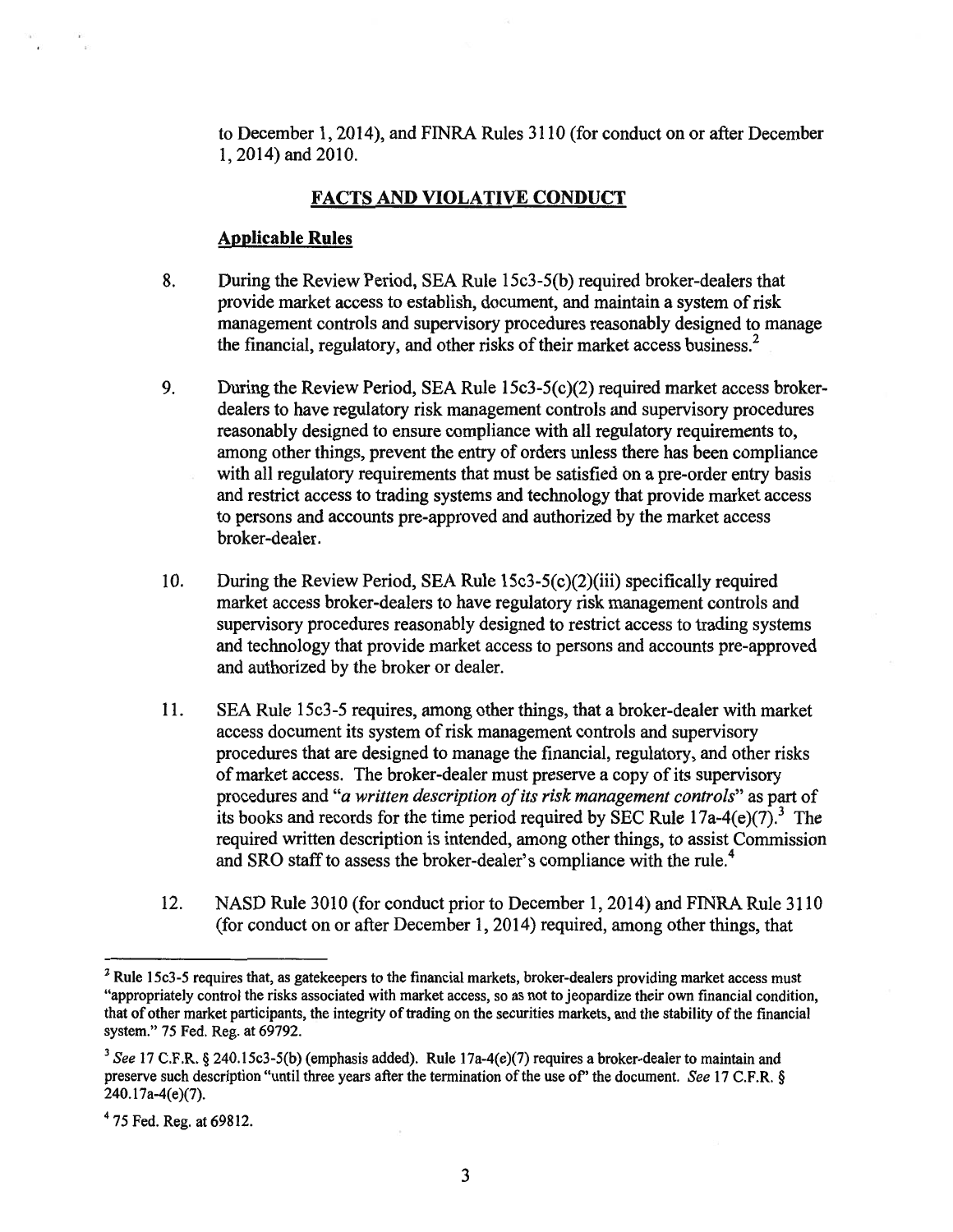each member firm establish, maintain, and enforce written procedures to enable it to properly supervise the activities of associated persons to assure compliance with applicable securities laws and regulations, and FINRA Rules.

13. During the Review Period, FINRA Rule 2010 provided that member firms, in the conduct of their business, shall observe high standards of commercial honor and just and equitable principles of trade.

## **Inadequate Supervision of Customer Trading**

## Spoofing $<sup>5</sup>$  the Open by INCA's Market Access Clients</sup>

- 14. During the Review Period, prior to January 2014, INCA had procedures and controls to detect potential instances of spoofing prior to the open. Specifically, an exception report that identified any instance in which a customer placed an order and cancelled the order prior to 9:30 a.m., where the cancellation quantity exceeded 10% of the security's 30-day average daily volume ("ADV"). However, the exception report only generated exceptions on a per order/cancellation basis and failed to take into account multiple non-bona fide orders by the same customer. Thus, an exception would trigger only if an individual order/cancellation exceeded 10% of the relevant security's ADV.
- 15. Notwithstanding the exception report, on a number of occasions from August 2012 through January 2014, INCA failed to detect non-bona fide orders entered by two Market Access Clients that exceeded 10% of the relevant security's ADV. This was due to a programming flaw with its control that replaced the comma used as the thousands place separator for share quantity with a period. For example, an order for 100,000 shares would be identified as an order for 100 shares, understating the number of shares at issue for that order.
- 16. As a result of INCA's unreasonable controls, INCA failed to detect 75 potential instances of pre-opening spoofing by these two Market Access Clients.
- 17. For example, on January 4, 2013, INCA's Market Access Client entered three market on open orders between 09:04:02 and 09:04:08 to buy 10,000 shares, 50,000 shares, and 20,000 shares of ABC,<sup>6</sup> respectively. Subsequently, the Market Access Client entered a fourth market on open order to buy 30,000 shares at 09:20:24 for a total of 110,000 shares. Between 09:21:30 and 09:28:50, the Market Access Client executed multiple short sales orders for a total of 9,000 shares at prices ranging from \$19.84 down to \$19.69. Thereafter, between

<sup>&</sup>lt;sup>5</sup> "Spoofing" is a manipulative trading tactic designed to induce other market participants into executing trades. Spoofmg is a form of market manipulation that generally involves, but is not limited to, the market manipulator placing an order or orders with the intention of cancelling the order or orders once they have triggered some type of market movement and/or response from other market participants, from which the market manipulator might benefit by trading on the opposite side of the market.

 $6$  A generic modifier has been used in place of the name of this security.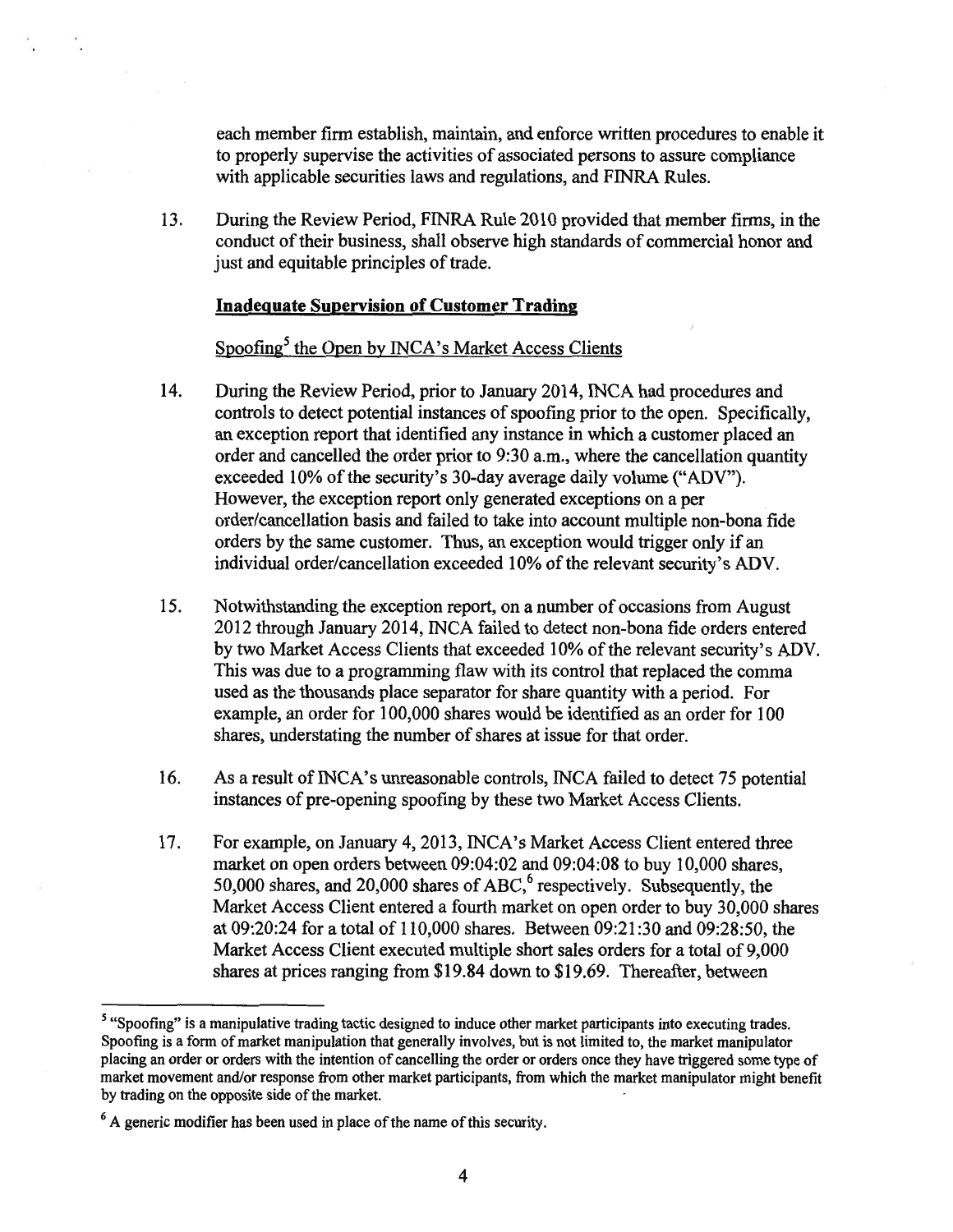9:26:08 and 9:28:53, the Market Access Client cancelled the four buy orders and then covered its short position on the open at the opening price of \$19.60, for a combined realized profit of approximately \$1,141.

- 18. The 30-day ADV for ABC was 690,127. Thus, the four market on open orders totaling 110,000 shares represented approximately 15.94% of the 30-day ADV. However, INCA failed to detect the orders and cancellations since no single orders exceeded 10% of ABC's 30-day ADV.
- 19. INCA corrected the programming error and, in January 2014, reduced the thresholds for two of its Market Access Clients from 10% to 5%, but still did not aggregate orders. Thus, an exception would trigger only if an individual (not aggregated) order/cancellation from these customers exceeded 5% of the relevant security's ADV.
- 20. In certain instances when an exception was triggered, INCA failed to conduct an adequate follow up and review.
- 21. For example, from April 7, 2015 through June 29, 2016, a Market Access Client of INCA generated approximately 279 pre-opening spoofing exceptions. Despite the number of exceptions, INCA failed to take adequate steps to address this Market Access Client's pre-opening activity.
- 22. The acts, practices, and conduct described above in paragraphs 14 through 21 constituted violations of SEA Rules 15c3-5(b) and (c)(2), NASD Rule 3010 (for conduct prior to December 1, 2014), and FINRA Rules 3110 (for conduct on or after December 1, 2014) and 2010.

#### Access to Trading Systems

- 23. Pursuant to INCA's written "Know Your Customer" procedures, when opening a new account, the New Account Sales Supervisor is required to obtain certain account information, complete a New Account form and confirm, in writing, the names of persons authorized to trade the account. However, from January 2013 through December 2013, INCA failed to enforce this procedure.
- 24. Specifically, for the account of two of its Market Access Clients, INCA only preapproved and authorized the principals of the client. INCA failed to pre-approve the individual traders utilizing INCA's MPID to access the market through the clients and, therefore, did not know the identity of the underlying trader.
- 25. In addition, because INCA did not know the identity of the underlying traders, it had no means of verifying its Market Access Client's representation that a particular trader had been truly terminated or whether a disabled trader had been given a new trader ID for the client to access U.S. markets via INCA's systems after the trader had been terminated.

5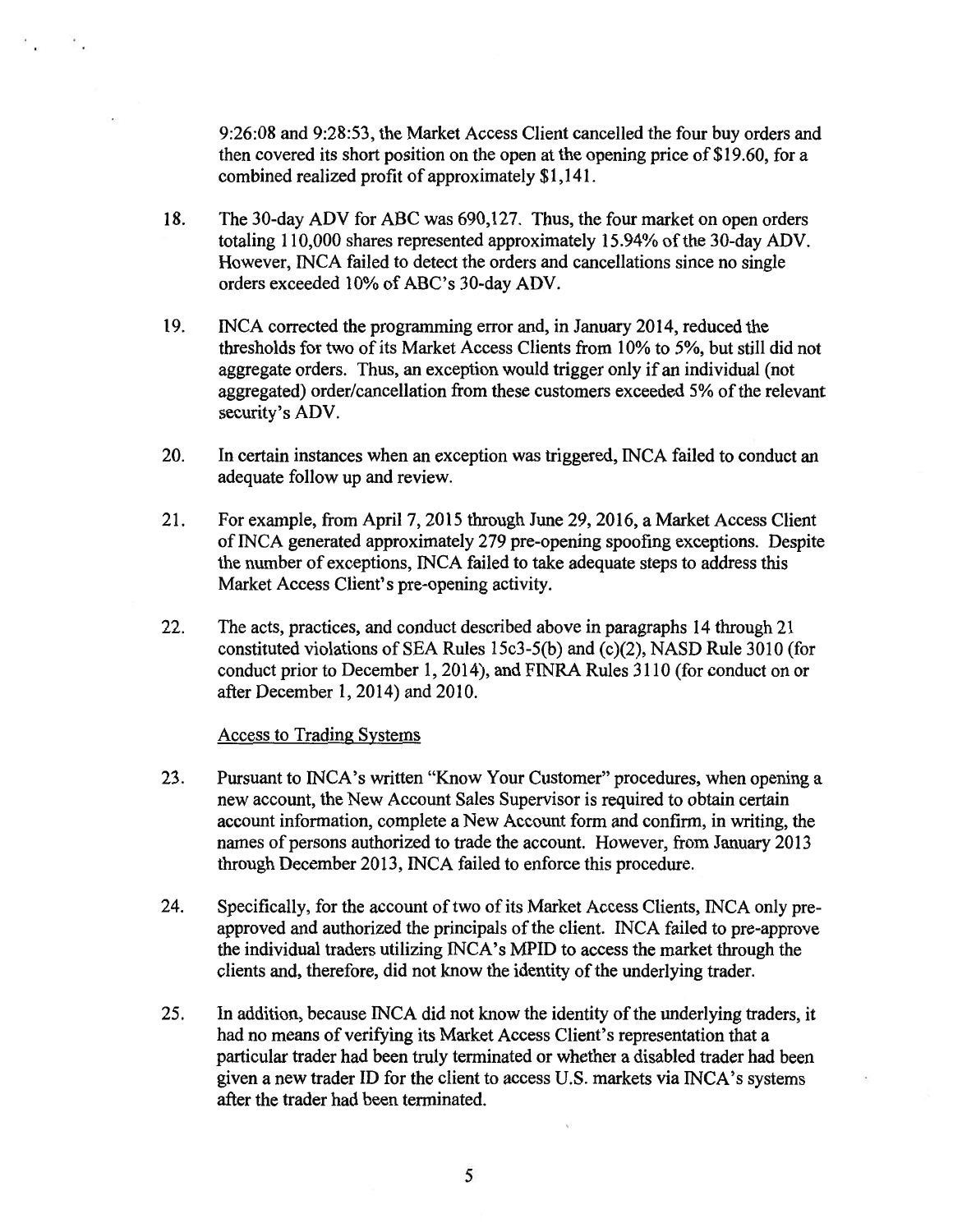- 26. Accordingly, the Firm failed to have risk management controls and supervisory procedures to restrict access to trading systems and technology that provide market access to persons and accounts pre-approved and authorized by the broker-dealer.
- 27. The acts, practices, and conduct described above in paragraphs 23 through 26 constituted violations of SEA Rules 15c3-5(b) and (c)(2)(iii), NASD Rule 3010 (for conduct prior to December 1, 2014), and FINRA Rules 3110 (for conduct on or after December 1, 2014) and 2010.

#### Wash Trading

- 28. During the Review Period, INCA had two systemic controls to detect potential wash trading by its customers: (i) a system operated by its parent company, Nomura Securities International; and (ii) its own proprietary alert system.
- 29. However, INCA was unable to determine if the noted exceptions were valid for the Market Access Clients noted above. Specifically, for those Market Access Clients, INCA did not know the identity of the underlying trader utilizing its MPID and, therefore, was unable to determine if the same trader was on both sides of a transaction or if one trader was using multiple trader IDs to engage in wash trading.
- 30. As a result, INCA relied on its Market Access Clients to determine if beneficial ownership had changed during the relevant trade and report the occurrence of wash trading. However, INCA took wholly inadequate steps to follow-up with the Market Access Clients to verify that beneficial ownership had changed when a wash trade exception was detected.
- 31. The acts, practices, and conduct described above in paragraphs 28 through 30 constituted violations of SEA Rules 15c3-5(b) and (c)(2), NASD Rule 3010 (for conduct prior to December 1, 2014), and FINRA Rules 3110 (for conduct on or after December 1, 2014) and 2010.

## Equities Layering and Spoofing

32. During the Review Period, INCA employed a proprietary alert system to detect potential layering and spoofing by its Market Access Clients. For certain Market

<sup>&</sup>lt;sup>7</sup> "Layering" is a form of market manipulation that typically includes placement of multiple limit orders on one side of the market at various price levels that are intended to create the appearance of a change in the levels of supply and demand. In some instances, layering involves placing multiple limit orders at the same or varying prices across multiple exchanges or other trading venues. An order is then executed on the opposite side of the market and most, if not all, of the multiple limit orders are immediately cancelled. The purpose of the multiple limit orders that are subsequently cancelled is to induce, or trick, other market participants to enter orders due to the appearance of interest created by the orders such that the trader is able to receive a more favorable execution on the opposite side of the market.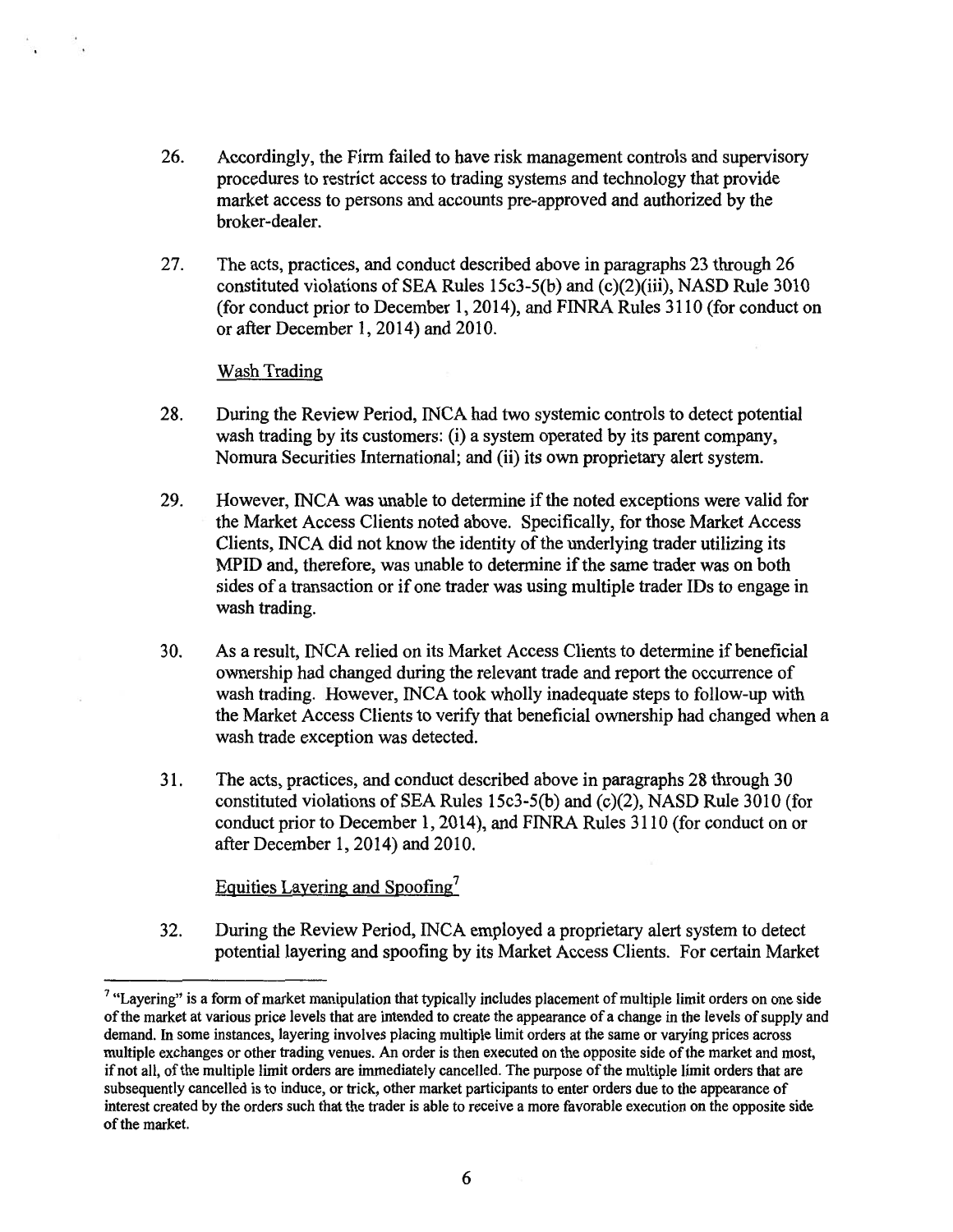Access Clients that previously had accounts with Nomura, INCA also relied upon a third-party surveillance operated by Nomura.

- 33. However, INCA's proprietary alert system improperly excluded potential instances of layering or spoofing where a market participant enters and cancels a series of orders that improve the National Best Bid ("NBB") or National Best Offer ("NBO"), ignoring a significant number of non-bona fide orders entered as part of a potential layering or spoofing strategy.
- 34. For exceptions detected by INCA's proprietary alert system, INCA's Compliance Department reviewed a sample and, where it was determined to be necessary, forwarded the exception to the relevant business side supervisor for follow-up with the client.
- 35. However, there were several deficiencies with INCA's follow-up and review of exceptions flagged by its proprietary surveillance systems. INCA's WSPs failed to describe the steps to be taken in addressing an exception. Specifically, INCA's WSPs: (i) did not describe the business side supervisor's role in the review of layering exceptions; (ii) failed to document the steps requiring the suspicious alerts to be sent to the business supervisor or describe the business supervisor's responsibility when receiving the client's response; (iii) failed to provide guidance in conducting sampling; (iv) failed to outline that the business side supervisor will investigate the alerts beyond any initial determinations by Compliance; and (v) failed to state where documentation of any such review will be maintained.
- 36. There were no WSPs to address exceptions detected by Nomura's third-party surveillance system. In the absence of any written guidance, INCA personnel engaged in an undocumented process whereby Nomura's Compliance Department would forward layering exception reports to the Firm's Compliance Department and the relevant business-side desk supervisor to follow-up with the relevant Market Access Client. The business-side desk supervisor would review any explanation or information provided by the relevant Market Access Client with Compliance and take any further necessary action. The business-side desk supervisor and the Firm's Compliance Department failed to take adequate action to review the explanations provided by the relevant Market Access Client.
- 37. As a result, six Market Access Clients were allowed to engage in potential layering and spoofing unabated despite regularly appearing on INCA's and Nomura's exception reports.
- 38. For example, from April 2013 through December  $2013$ ,  $a$  Market Access Client of INCA generated approximately 694 layering and spoofing exceptions on Nomura's third-party surveillance.

**<sup>8</sup>**INCA terminated the account on December 31, 2013.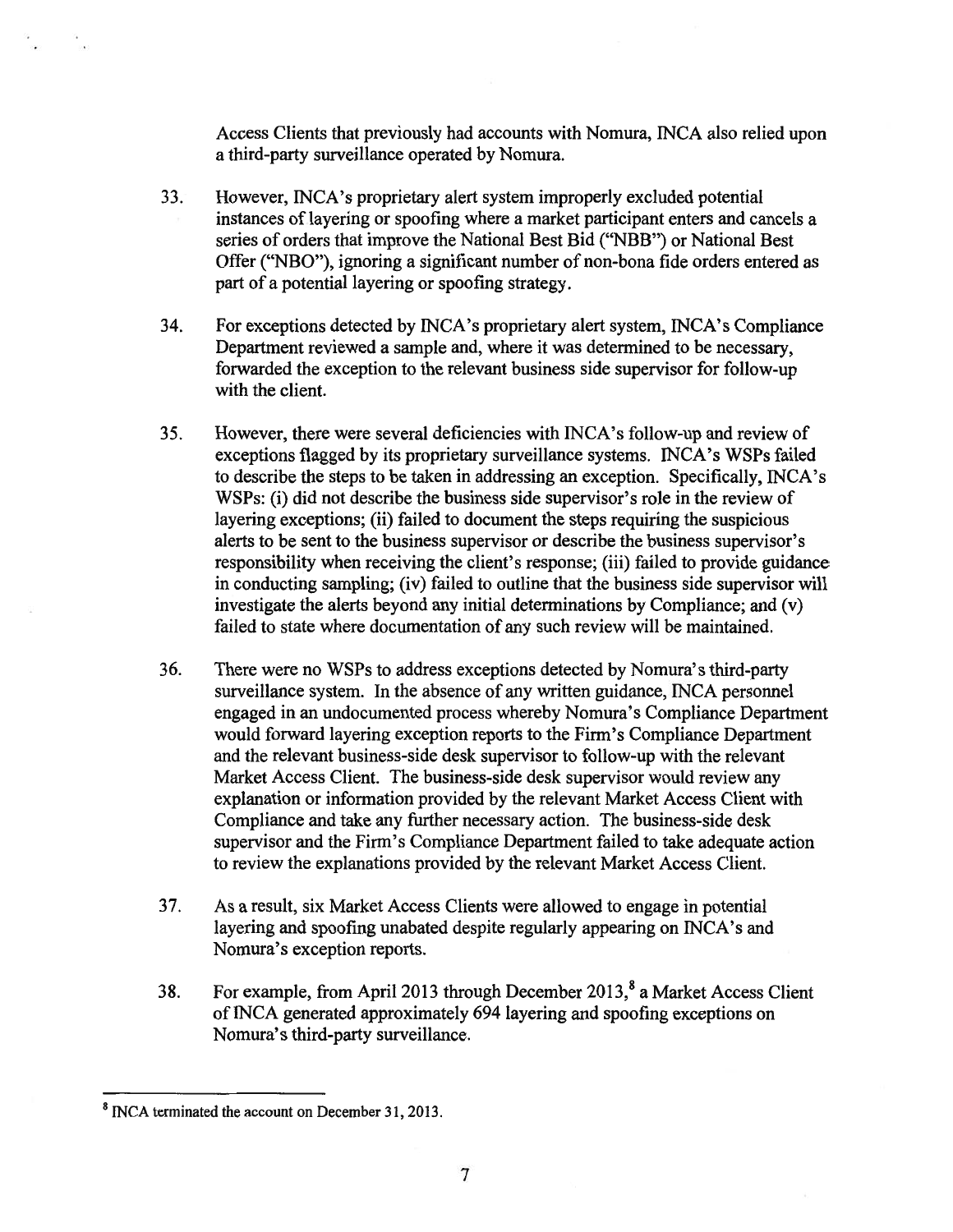- 39. Likewise, from January 2013 to on or about October 22, 2013,  $9^9$  another Market Access Client generated approximately 6,288 layering and spoofing alerts on INCA's proprietary surveillance system. During this time period, all INCA clients, in total, generated approximately 10,107 layering and spoofing alerts. Thus, the Market Access Client was responsible for approximately 60% of all INCA's layering and spoofing alerts.
- 40. The acts, practices, and conduct described above in paragraphs 32 through 39 constituted violations of SEA Rules 15c3-5(b) and (c)(2), NASD Rule 3010 (for conduct prior to December 1, 2014), and FINRA Rules 3110 (for conduct on or after December 1, 2014) and 2010.
- B. Respondent also consents to the imposition of the following sanctions:
	- 1. A censure;
	- 2. A fine in the amount of \$1,575,000 of which \$59,500 is payable to  $FINRA$ ;<sup>10</sup> and
	- 3. An undertaking requiring the Firm to address the Market Access Rule deficiencies described in this AWC and to ensure that it has implemented controls and procedures that are reasonably designed to achieve compliance with the rules and regulations cited herein.
		- a. Within 90 days of the date of the issuance of this AWC, INCA shall submit to the COMPLIANCE ASSISTANT, DEPARTMENT OF ENFORCEMENT, 9509 KEY WEST AVENUE, ROCKVILLE, MD 20850, a written report, certified by a senior management Firm executive, to MarketRegulationComp@finra.org that provides the following information:
			- (i) a reference to this matter;
			- (ii) a representation that the Firm has addressed the deficiencies described above; and
			- (iii) the date this was completed.
		- b. Between 90 and 120 days after the submission of the written report, the Firm shall submit a supplemental written report to FINRA to provide an update on the effectiveness of the enhancements and changes made by the Firm to its risk management controls and procedures as describe above.
		- c. The Department of Enforcement may, upon a showing of good cause and in its sole discretion, extend the time for compliance with these provisions.

<sup>&</sup>lt;sup>9</sup> INCA terminated the account on October 22, 2013.

<sup>&</sup>lt;sup>10</sup> The balance of the sanction will be paid to the self-regulatory organizations listed in Paragraph B.4.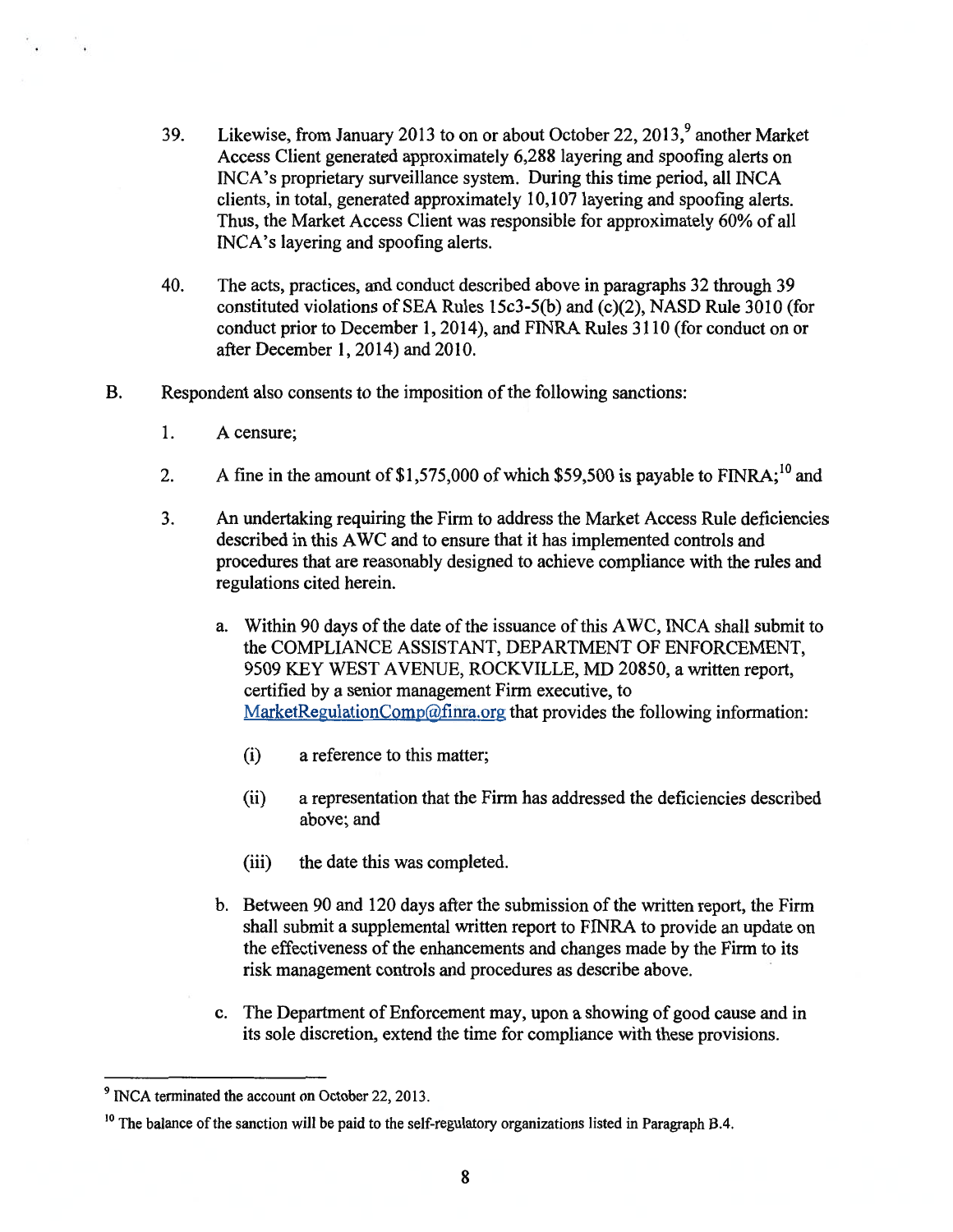4. Acceptance of this AWC is conditioned upon acceptance of similar settlement agreements in related matters between INCA and each of the following selfregulatory organizations: The NASDAQ Stock Market LLC; NASDAQ BX, Inc.; The NASDAQ Options Market LLC; Nasdaq PHLX LLC; Cboe BZX Exchange, Inc.; Cboe BYX Exchange, Inc.; Cboe EDGA Exchange, Inc.; Cboe EDGX Exchange, Inc.; Investors Exchange LLC; NYSE Arca Options, Inc.; NYSE Arca Equities, Inc.; the New York Stock Exchange LLC; NYSE American Options LLC; NYSE American Equities LLC; and BOX Options Exchange LLC.

Respondent agrees to pay the monetary sanction(s) upon notice that this AWC has been accepted and that such payment(s) are due and payable. It has submitted an Election of Payment form showing the method by which it proposes to pay the fine imposed. Respondent specifically and voluntarily waives any right to claim that it is unable to pay, now or at any time hereafter, the monetary sanction(s) imposed in this matter.

The sanctions imposed herein shall be effective on a date set by FINRA staff. A bar or expulsion shall become effective upon approval or acceptance of this AWC.

### II.

#### **WAIVER OF PROCEDURAL RIGHTS**

Respondent specifically and voluntarily waives the following rights granted under F1NRA's Code of Procedure:

- A. To have a Complaint issued specifying the allegations against the Firm;
- B. To be notified of the Complaint and have the opportunity to answer the allegations in writing;
- C. To defend against the allegations in a disciplinary hearing before a hearing panel, to have a written record of the hearing made and to have a written decision issued; and
- D. To appeal any such decision to the National Adjudicatory Council ("NAC") and then to the U.S. Securities and Exchange Commission and a U.S. Court of Appeals.

Further, Respondent specifically and voluntarily waives any right to claim bias or prejudgment of the Chief Legal Officer, the NAC, or any member of the NAC, in connection with such person's or body's participation in discussions regarding the terms and conditions of this AWC, or other consideration of this AWC, including acceptance or rejection of this AWC.

Respondent further specifically and voluntarily waives any right to claim that a person violated the ex parte prohibitions of FINRA Rule 9143 or the separation of functions prohibitions of FINRA Rule 9144, in connection with such person's or body's participation in discussions regarding the terms and conditions of this AWC, or other consideration of this AWC, including its acceptance or rejection.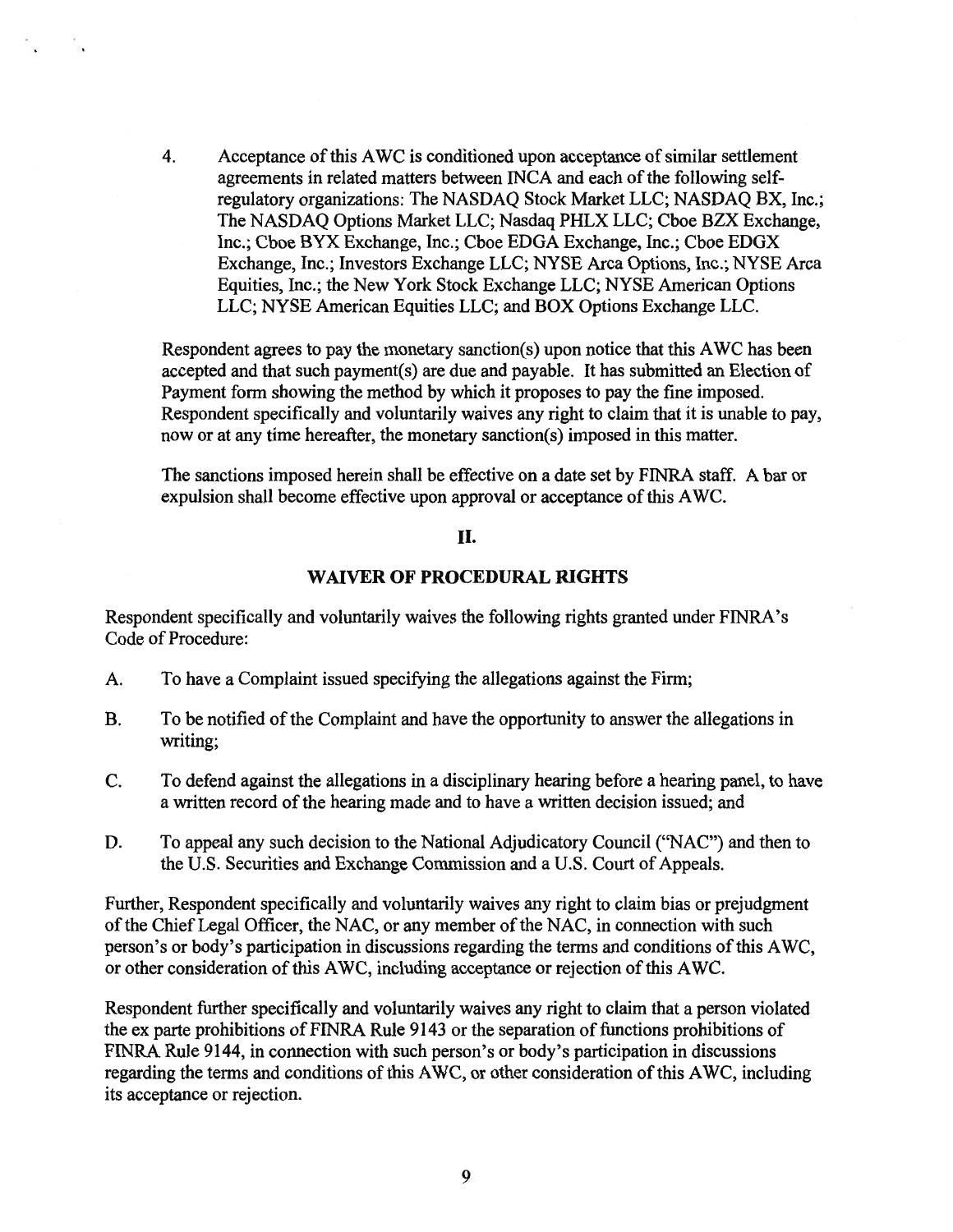# III.

### **OTHER MATTERS**

Respondent understands that:

- A. Submission of this AWC is voluntary and will not resolve this matter unless and until it has been reviewed and accepted by the NAC, a Review Subcommittee of the NAC, or the Office of Disciplinary Affairs ("ODA"), pursuant to FINRA Rule 9216;
- B. If this AWC is not accepted, its submission will not be used as evidence to prove any of the allegations against Respondent; and
- C. If accepted:
	- 1. This AWC will become part of the Firm's permanent disciplinary record and may be considered in any future actions brought by FINRA or any other regulator against the Firm;
	- 2. This AWC will be made available through FINRA's public disclosure program in accordance with FINRA Rule 8313;
	- 3. FINRA may make a public announcement concerning this agreement and the subject matter thereof in accordance with FINRA Rule 8313; and
	- 4. Respondent may not take any action or make or permit to be made any public statement, including in regulatory filings or otherwise, denying, directly or indirectly, any finding in this AWC or create the impression that the AWC is without factual basis. Respondent may not take any position in any proceeding brought by or on behalf of FINRA, or to which FINRA is a party, that is inconsistent with any part of this AWC. Nothing in this provision affects the Firm's: (i) testimonial obligations; or (ii) right to take legal or factual positions in litigation or other legal proceedings in which FINRA is not a party.
- D. Respondent may attach a Corrective Action Statement to this AWC that is a statement of demonstrable corrective steps taken to prevent future misconduct. The Firm understands that it may not deny the charges or make any statement that is inconsistent with the AWC in this Statement. This Statement does not constitute factual or legal findings by FINRA, nor does it reflect the views of FINRA or its staff.